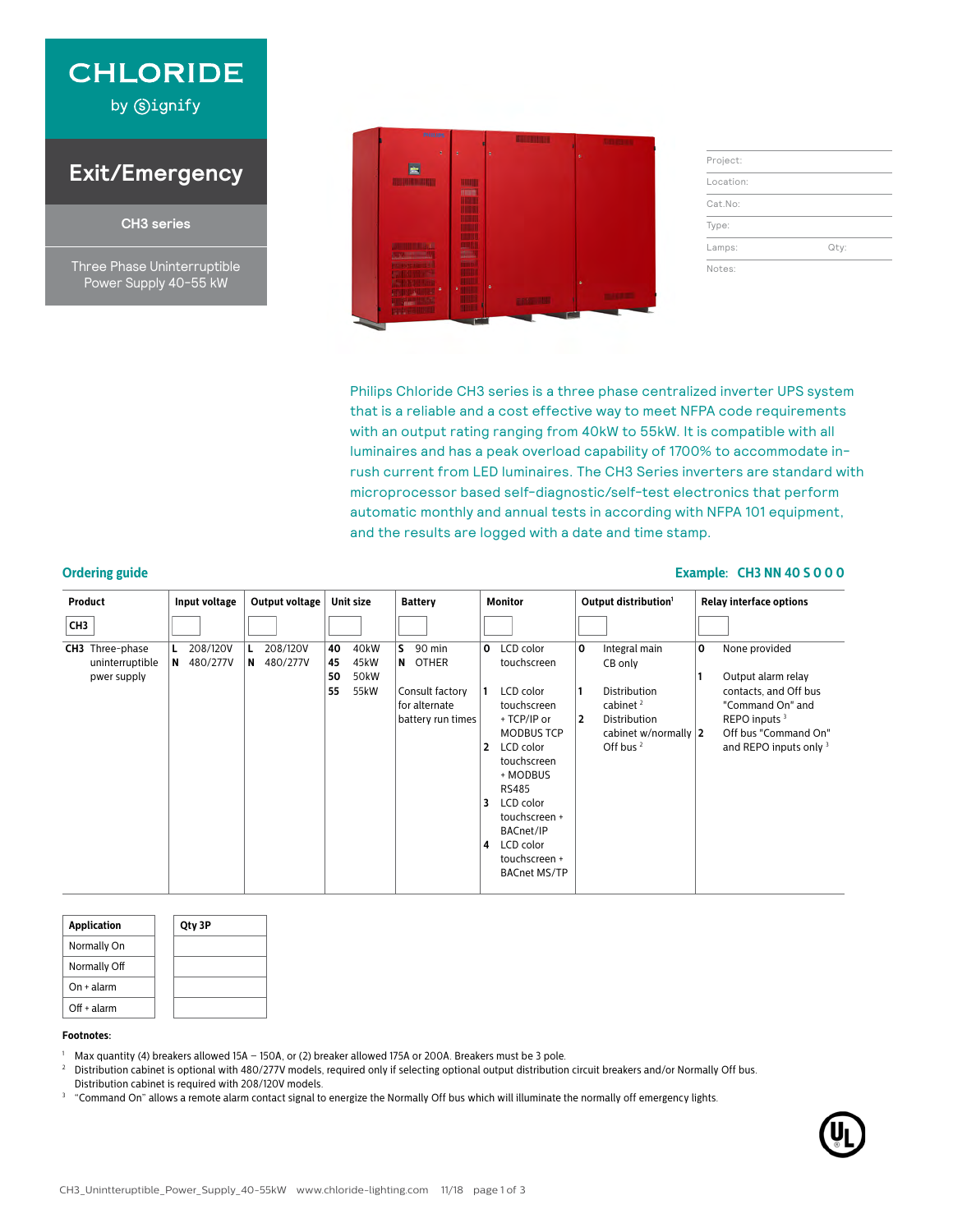## **CH3** Three Phase Uniterruptible Power Supply

### 40-55 kW

#### **Codes and standards**

• UL 924, NFPA 101, NFPA 111, NEC

#### **Construction**

- Free standing, NEMA 1 enclosure with hinged door and powder coat finish with top access for conduit entries.
- 208Y/120 VAC or 480Y/277 VAC, 3 phase, 4 wire plus ground input and output. Voltage must be specified when ordering.
- 90% typical efficiency.
- Operating temperature range 68°F (20°C) to 95°F (35°C). Increases or decreases in temperature will affect battery performance. Optimum battery performance realized at 77°F (25°C). Batteries are rated at 100% capacity at 77°F (25°C).
- Internal maintenance bypass, main input and output breakers and battery cabinet disconnect breaker are standard.
- Double conversion, no interruption with a standard backup time of 90 minutes.
- Output distribution circuit breakers optional.
- Normally Off bus optional.
- Factory startup service included.

#### **Application**

• Operates incandescent, fluorescent, LED and HID type luminaires.

#### **One-line diagram**

• Consult factory for compatibility and performance with nonlighting and switched lighting loads.

#### **Electronics - inverter**

- Transient response ±10% for 1 cycle, then ±3% for 2-3 cycles maximum (100% load step).
- 3:1 crest factor capability up to 75% of rated load, and 2.5:1 maximum at 100% load.
- Inverter output distortion < 3% THD (linear loads).
- Output voltage regulation ±3% of nominal at full load.
- $\cdot$  Frequency: 60 Hz  $\pm$  0.5 Hz
- Load power factor capability is 0.7 lagging to 0.7 leading.
- Automatic low battery voltage disconnect (LVD).

#### **Electronics - rectifier**

- Input voltage range +10%, -15% of nominal.
- Input current THD < 10% (at full load).
- Voltage regulation ±1% maximum for input voltage and DC variations.
- Ripple voltage < 1% rms float voltage.
- Three stage temperature
- compensated charger.

#### **Electronics - static transfer switch**

• Overload rating 110% for 2 minutes, 150% for 10 seconds, 400% for 4 cycles (without use of static bypass).

#### **Metering/controls**

• LCD color touch screen display allows user access to all system parameters. View real time data and alarm history. Logs up to 75 events, offers password protection.

#### **Communication options**

- Available BACnet/IP or BACnet MS/TP, Ethernet TCP/IP, MODBUS TCP or MODBUS RS485 network with specific IP address for Ethernet connected systems.
- Provides remote monitoring of the inverter status, battery test results, alarm conditions and electrical measurements via a web browser, without the need for additional software.
- Remote notification of alarms and status are available via SNMP, e-mail and network broadcast messaging, or via the user's building management system.

#### **Battery**

• Valve regulated maintenance free, sealed lead calcium battery with front access terminals for easy installation.

#### **Warranty**

- If factory start up is conducted within 120 days of shipment, Philips Chloride will warrant parts for 24 months and on-site labor for the first 12 months from date of factory start up.
- If factory start up is not conducted within 120 days of shipment, Philips Chloride warrants parts for 24 months from date of shipment.
- Battery warranty is 1 year full / 9 years pro-rated.